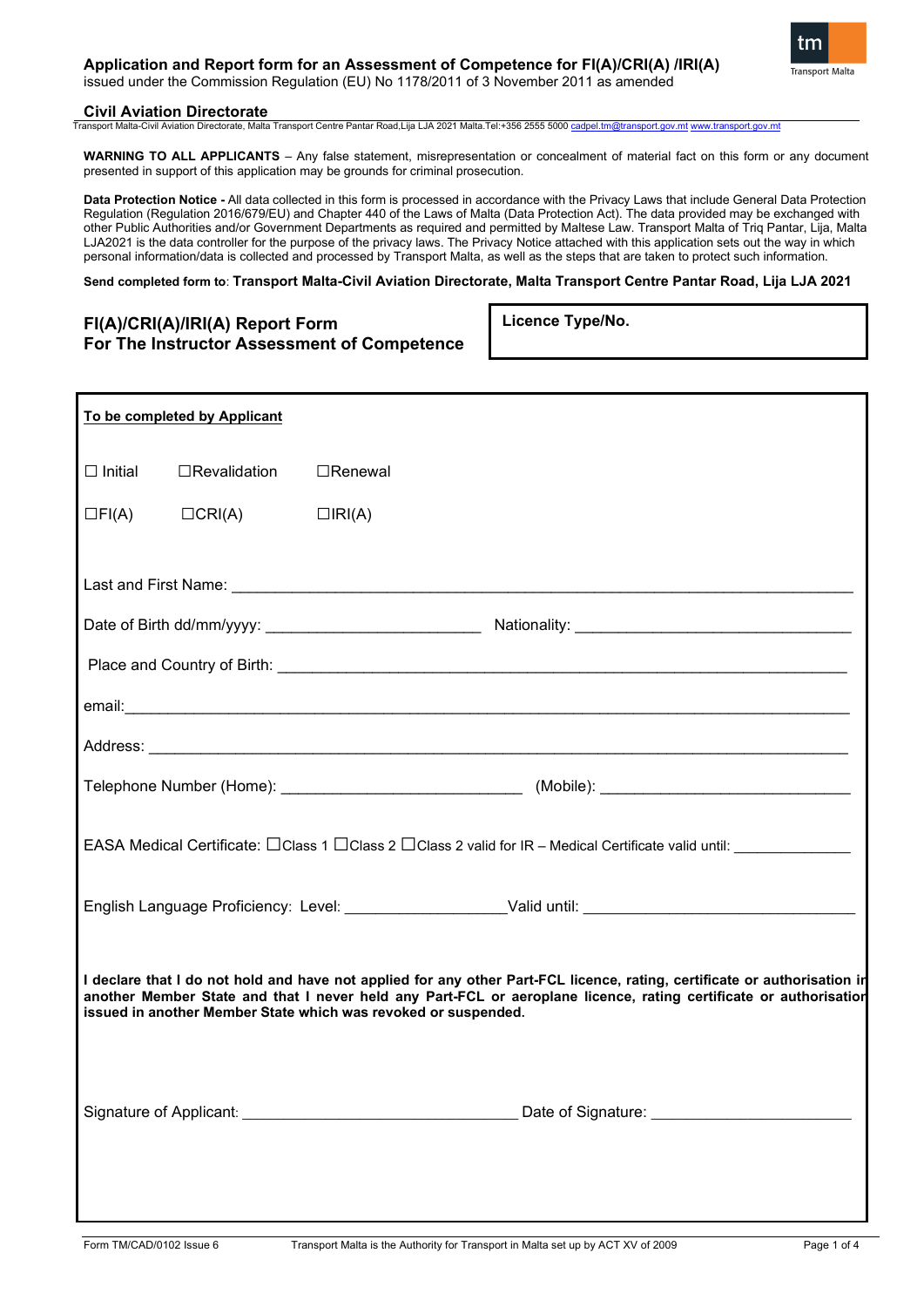Transport Malta-Civil Aviation Directorate, Malta Transport Centre Pantar Road, Lija LJA 2021 Malta.Tel:+356 2555 500[0 cadpel.tm@transport.gov.mt](mailto:cadpel.tm@transport.gov.mt) [www.transport.gov.mt](http://www.transport.gov.mt/)

| FI(A)/CRI(A)/IRI(A) Report Form<br>For The Instructor Assessment of Competence                                                                                                                                                                                                                                                                                                                                                                                                                                                                                                                                                                                                                                                                                                     | Licence Type/No.                                                                          |  |  |  |
|------------------------------------------------------------------------------------------------------------------------------------------------------------------------------------------------------------------------------------------------------------------------------------------------------------------------------------------------------------------------------------------------------------------------------------------------------------------------------------------------------------------------------------------------------------------------------------------------------------------------------------------------------------------------------------------------------------------------------------------------------------------------------------|-------------------------------------------------------------------------------------------|--|--|--|
| To be completed by the Examiner                                                                                                                                                                                                                                                                                                                                                                                                                                                                                                                                                                                                                                                                                                                                                    |                                                                                           |  |  |  |
| Details of Check:                                                                                                                                                                                                                                                                                                                                                                                                                                                                                                                                                                                                                                                                                                                                                                  |                                                                                           |  |  |  |
|                                                                                                                                                                                                                                                                                                                                                                                                                                                                                                                                                                                                                                                                                                                                                                                    |                                                                                           |  |  |  |
|                                                                                                                                                                                                                                                                                                                                                                                                                                                                                                                                                                                                                                                                                                                                                                                    |                                                                                           |  |  |  |
|                                                                                                                                                                                                                                                                                                                                                                                                                                                                                                                                                                                                                                                                                                                                                                                    |                                                                                           |  |  |  |
|                                                                                                                                                                                                                                                                                                                                                                                                                                                                                                                                                                                                                                                                                                                                                                                    |                                                                                           |  |  |  |
| Place of Departure: _________________________________                                                                                                                                                                                                                                                                                                                                                                                                                                                                                                                                                                                                                                                                                                                              |                                                                                           |  |  |  |
| Date of Check: ___________________________                                                                                                                                                                                                                                                                                                                                                                                                                                                                                                                                                                                                                                                                                                                                         |                                                                                           |  |  |  |
| Off Chocks/Start :________________On Chocks/Finish: ___________________Total Time: ________________                                                                                                                                                                                                                                                                                                                                                                                                                                                                                                                                                                                                                                                                                |                                                                                           |  |  |  |
| Result of the test:<br>* delete as necessary                                                                                                                                                                                                                                                                                                                                                                                                                                                                                                                                                                                                                                                                                                                                       | <b>Applicant's Signature:</b>                                                             |  |  |  |
| <b>PARTIAL PASS*</b><br><b>PASS*</b><br><b>FAIL*</b>                                                                                                                                                                                                                                                                                                                                                                                                                                                                                                                                                                                                                                                                                                                               | the control of the control of the control of the control of the control of the control of |  |  |  |
|                                                                                                                                                                                                                                                                                                                                                                                                                                                                                                                                                                                                                                                                                                                                                                                    |                                                                                           |  |  |  |
| <b>Examiner Remarks:</b>                                                                                                                                                                                                                                                                                                                                                                                                                                                                                                                                                                                                                                                                                                                                                           |                                                                                           |  |  |  |
|                                                                                                                                                                                                                                                                                                                                                                                                                                                                                                                                                                                                                                                                                                                                                                                    |                                                                                           |  |  |  |
| I hereby declare that I have established communication with the applicant without language barriers. I made<br>the applicant aware of the consequences of providing incomplete, inaccurate or false information. I verified<br>that the applicant complies with the qualification, training and experience requirements in Part FCL. I confirm<br>that all required manoeuvres and exercises have been completed, as well as the verbal theoretical<br>examination, where applicable. I also declare that I have reviewed and applied the national procedures and<br>requirements of the applicant's competent authority contained in version (insert document version as<br>published on the EASA website) _________________________________of the Examiner Differences Document. |                                                                                           |  |  |  |
| Signature of Examiner: __________________________________Date of Signature: __________________________________                                                                                                                                                                                                                                                                                                                                                                                                                                                                                                                                                                                                                                                                     |                                                                                           |  |  |  |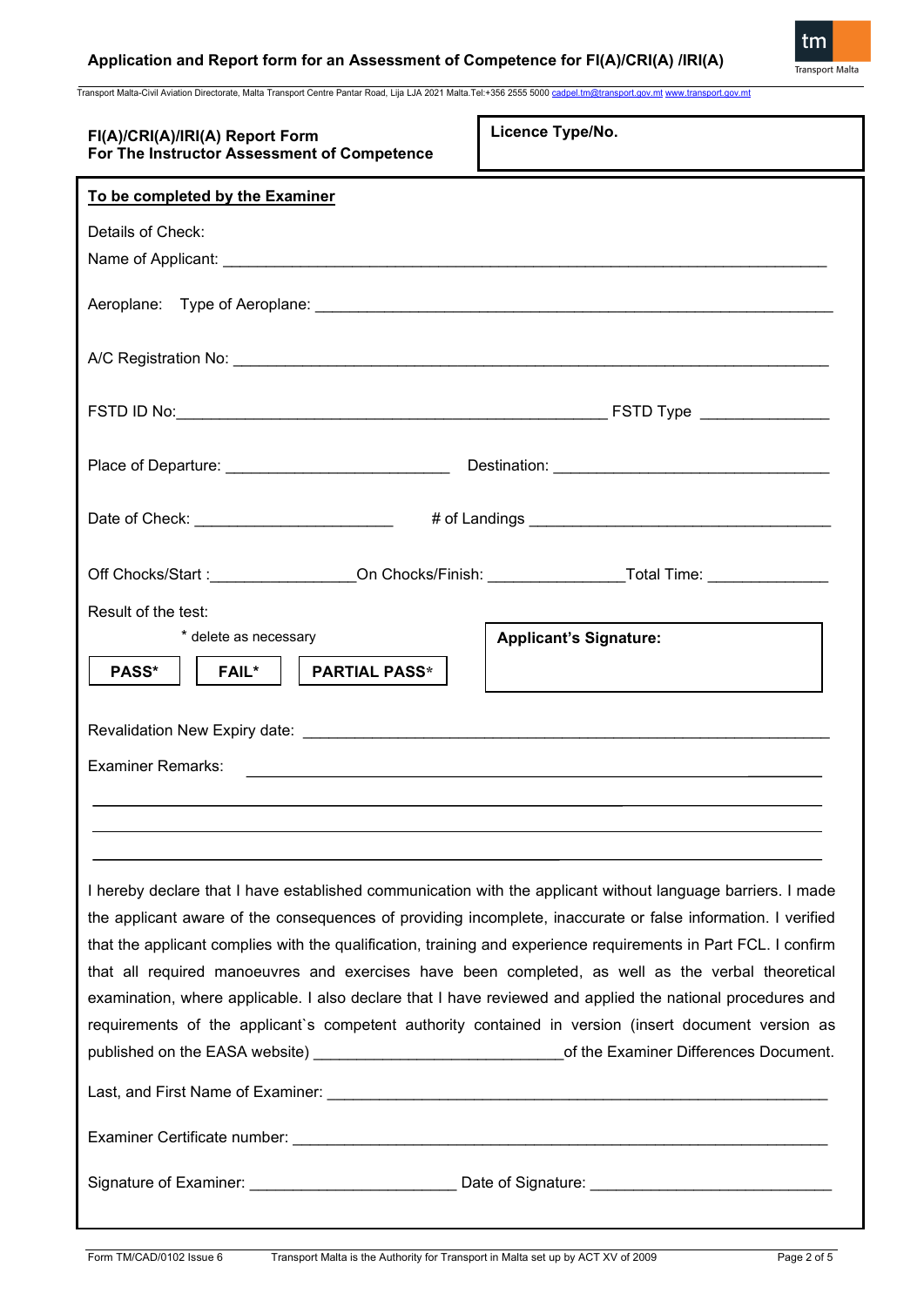

Transport Malta-Civil Aviation Directorate, Malta Transport Centre Pantar Road, Lija LJA 2021 Malta.Tel:+356 2555 500[0 cadpel.tm@transport.gov.mt](mailto:cadpel.tm@transport.gov.mt) [www.transport.gov.mt](http://www.transport.gov.mt/)

# **FI(A)/CRI(A)/IRI(A) Report Form For The Instructor Assessment of Competence**

**Applicant's Full Name and Licence No:**

(a) In the case of the FI, the content of the assessment of competence should be the following:

| <b>SECTION 1: Theoretical Knowledge</b> | Pass Fail | <b>Observations/Reasons for Failure</b> |
|-----------------------------------------|-----------|-----------------------------------------|
| 1.1 Air law                             |           |                                         |
| 1.2 Aircraft general knowledge          |           |                                         |
| 1.3 Flight performance and planning     |           |                                         |
| 1.4 Human performance and limitations   |           |                                         |
| 1.5 Meteorology                         |           |                                         |
| 1.6 Navigation                          |           |                                         |
| 1.7 Operational procedures              |           |                                         |
| 1.8 Principles of flight                |           |                                         |
| 1.9 Training administration             |           |                                         |

Sections 2 and 3 selected main exercises:

| <b>SECTION 2: Pre Flight Briefing</b> | Pass Fail | <b>Observations/Reasons for Failure</b> |
|---------------------------------------|-----------|-----------------------------------------|
| 2.1 Visual presentation and content   |           |                                         |
| 2.2 Technical accuracy                |           |                                         |
| 2.3 Clarity of explanation            |           |                                         |
| 2.4 Clarity of speech                 |           |                                         |
| 2.5 Instructional technique           |           |                                         |
| 2.6 Use of model and aids             |           |                                         |
| 2.7 Student participation             |           |                                         |

| <b>SECTION 3: Flight</b>            |  | Pass Fail   Observations/Reasons for Failure |
|-------------------------------------|--|----------------------------------------------|
| 3.1 Arrangement of demonstration    |  |                                              |
| 3.2 Synchronising of speech/demo    |  |                                              |
| 3.3 Correction of faults            |  |                                              |
| 3.4 Aircraft handling               |  |                                              |
| 3.5 Instructional technique         |  |                                              |
| 3.6 General airmanship and safety   |  |                                              |
| 3.7 Positioning and use of airspace |  |                                              |

| <b>SECTION 4: ME Exercises</b>                                    | Pass Fail | <b>Observations/Reasons for Failure</b> |
|-------------------------------------------------------------------|-----------|-----------------------------------------|
| 4.1 Actions following an engine failure shortly<br>after take-off |           |                                         |
| 4.2 SE approach and go-around $1$                                 |           |                                         |
| 4.3 SE approach and landing $1$                                   |           |                                         |

<sup>1</sup> These exercises are to be demonstrated at the assessment of competence for FI for ME aircraft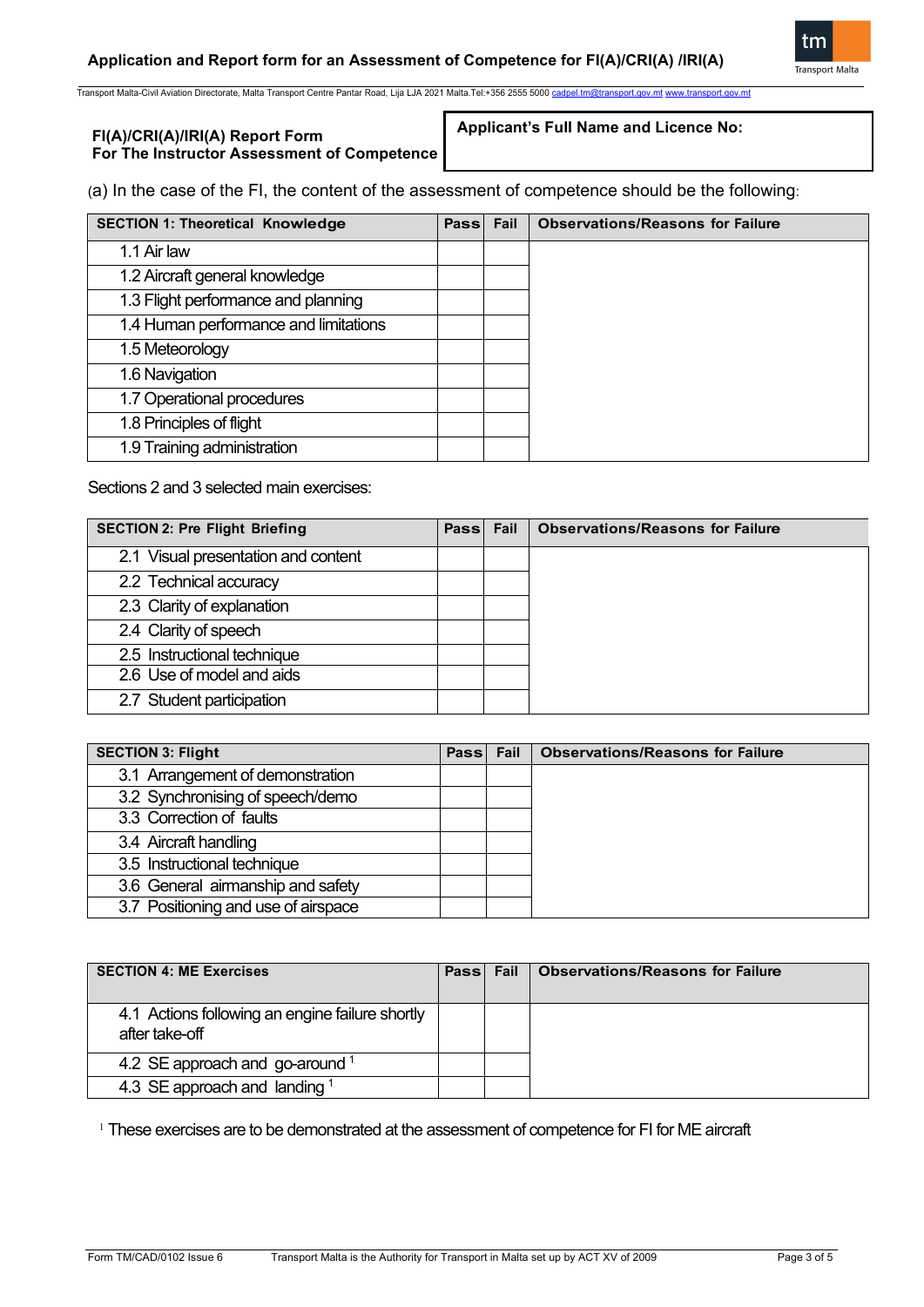

Transport Malta-Civil Aviation Directorate, Malta Transport Centre Pantar Road, Lija LJA 2021 Malta.Tel:+356 2555 5000 c

# **FI(A)/CRI(A)/IRI(A) Report Form For The Instructor Assessment of Competence**

**Applicant's Full Name and Licence No:**

| <b>SECTION 5: Post Flight Debriefing</b>     |  | Pass Fail | <b>Observations/Reasons for Failure</b> |
|----------------------------------------------|--|-----------|-----------------------------------------|
| 5.1 Visual presentation and content          |  |           |                                         |
| 5.2 Technical accuracy                       |  |           |                                         |
| 5.3 Clarity of explanation                   |  |           |                                         |
| 5.4 Clarity of Speech                        |  |           |                                         |
| 5.5 Instructional technique and facilitation |  |           |                                         |
| 5.6 Use of model and aids                    |  |           |                                         |
| 5.7 Student participation                    |  |           |                                         |

Section 1, the oral theoretical knowledge examination part of the assessment of competence, is for all FI and is subdivided into two parts:

- (1) The applicant is required to give a lecture under test conditions to other 'student(s)', one of whom will be the examiner. The test lecture is to be selected from items of section 1. The amount of time for preparation of the test lecture is agreed upon beforehand with the examiner. Appropriate literature may be used by the applicant. The test lecture should not exceed 45 minutes;
- (2) The applicant is tested orally by an examiner for knowledge of items of section 1 and the 'core instructor competencies: teaching and learning' content given in the instructor courses.

Sections 2, 3 and 5 are for all FIs. These sections comprise exercises to demonstrate the ability to be an FI (for example instructor demonstration exercises) chosen by the examiner from the flight syllabus of the FI training courses. The applicant is required to demonstrate FI abilities, including briefing, flight instruction and de-briefing.

Section 4 comprises additional instructor demonstration exercises for an FI for ME aircraft. This section, if applicable, is done in an ME aircraft, or an FFS or FNPT II simulating an ME aircraft. This section is completed in addition to sections 2, 3 and 5.